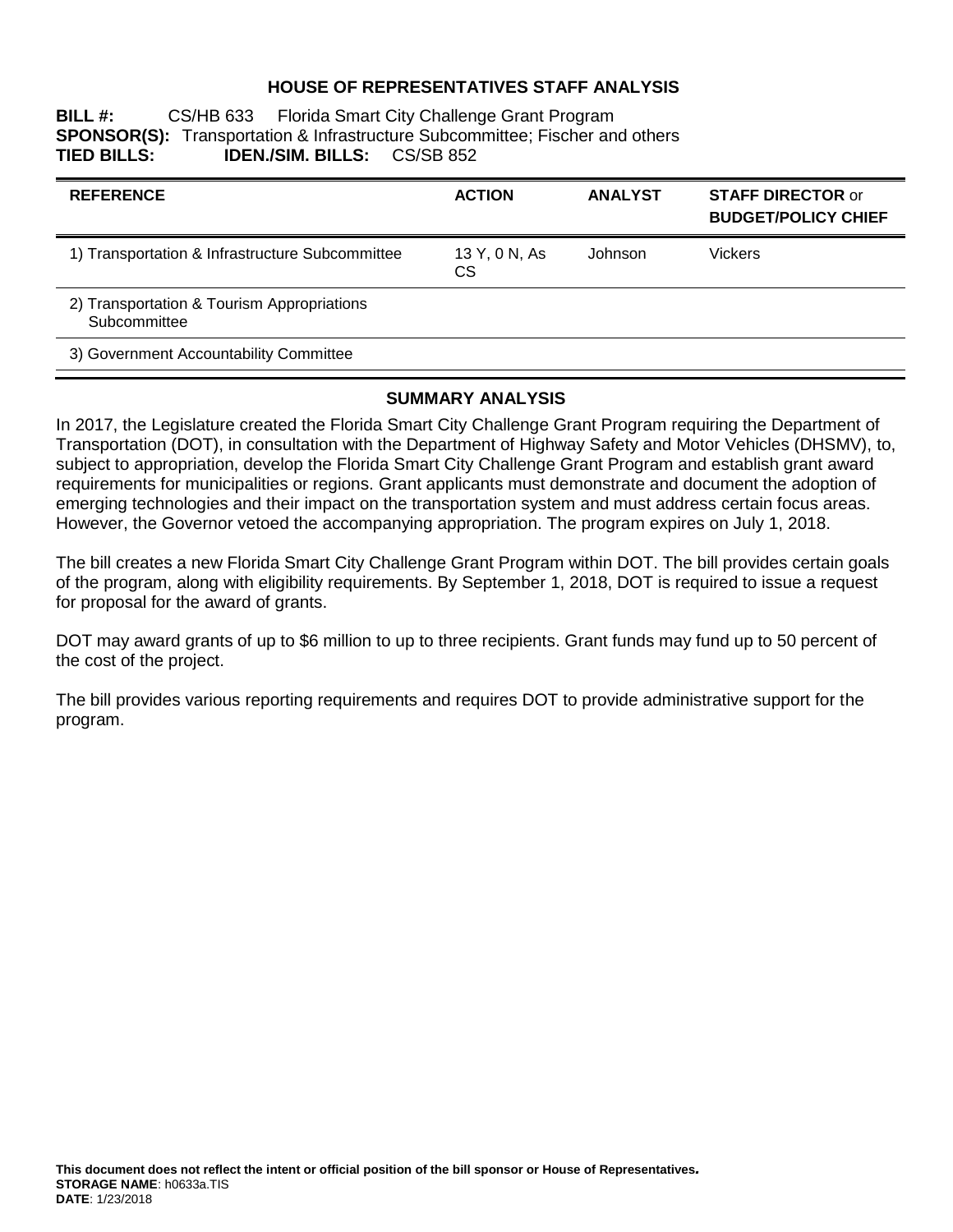## **FULL ANALYSIS**

# **I. SUBSTANTIVE ANALYSIS**

# A. EFFECT OF PROPOSED CHANGES:

### **Current Situation**

## Federal Program

The United States Department of Transportation (USDOT) launched a Smart City Challenge in December 2015. The challenge asked mid-sized cities "to develop ideas for an integrated, first-of-itskind smart transportation system that would use data, applications, and technology to help people and goods move more quickly, cheaply, and efficiently."<sup>1</sup> USDOT committed up to \$40 million to one winning city.<sup>2</sup> The USDOT received 78 applications from cities across the United States, including the following cities in Florida: Jacksonville, Miami, Orlando, St. Petersburg, Tallahassee, and Tampa.

Columbus, Ohio won the challenge by proposing "a comprehensive, integrated plan addressing challenges in residential, commercial, freight, and downtown districts using a number of new technologies, including connected infrastructure, an integrated data platform, autonomous vehicles, and more."<sup>3</sup> USDOT then worked with seven finalists to further develop the ideas proposed by the cities and, in October 2016, announced an additional \$65 million in grants to support advanced technology transportation projects.

### State Law

In 2017, the Legislature created the Florida Smart City Challenge Grant Program $4$  and appropriated \$325,000 for the program.<sup>5</sup> However, the Governor vetoed the appropriation.

The 2017 statute required the Department of Transportation (DOT), in consultation with the Department of Highway Safety and Motor Vehicles (DHSMV), to, subject to appropriation, develop the Florida Smart City Challenge Grant Program and establish grant award requirements for municipalities or regions for the purpose of receiving grant awards. Grant applicants must demonstrate and document the adoption of emerging technologies and their impact on the transportation system and must address at least the following focus areas:

- Autonomous vehicles:
- Connected vehicles:
- Sensor-based infrastructure;
- Collecting and using data;
- Electric vehicles, including charging stations; and
- Developing strategic models and partnerships.<sup>6</sup>

The grant programs goals included, but were not limited to:

- Identifying transportation challenges and identifying how emerging technologies can address those challenges.
- Determining the emerging technologies and strategies that have the potential to provide the most significant impacts.
- Encouraging municipalities to take significant steps to integrate emerging technologies into their day-to-day operations.

 $\overline{a}$ 

<sup>&</sup>lt;sup>1</sup>See USDOT website available at: https://www.transportation.gov/smartcity. (Last visited April 21, 2017). 2 *See* USDOT website available at:

https://www.transportation.gov/sites/dot.gov/files/docs/Smart%20City%20Challenge%20Lessons%20Learned.pdf. (Last visited April 21, 2017).

<sup>3</sup> *See* USDOT website available at: https://www.transportation.gov/smartcity/winner. (Last visited April 21, 2017).

<sup>4</sup> Chapters 2017-42 and 2017-71, L.O.F.

<sup>&</sup>lt;sup>5</sup> Provisio language to Specific Appropriation 1869 (2017).

<sup>&</sup>lt;sup>6</sup> Section 316.08098(1), F.S.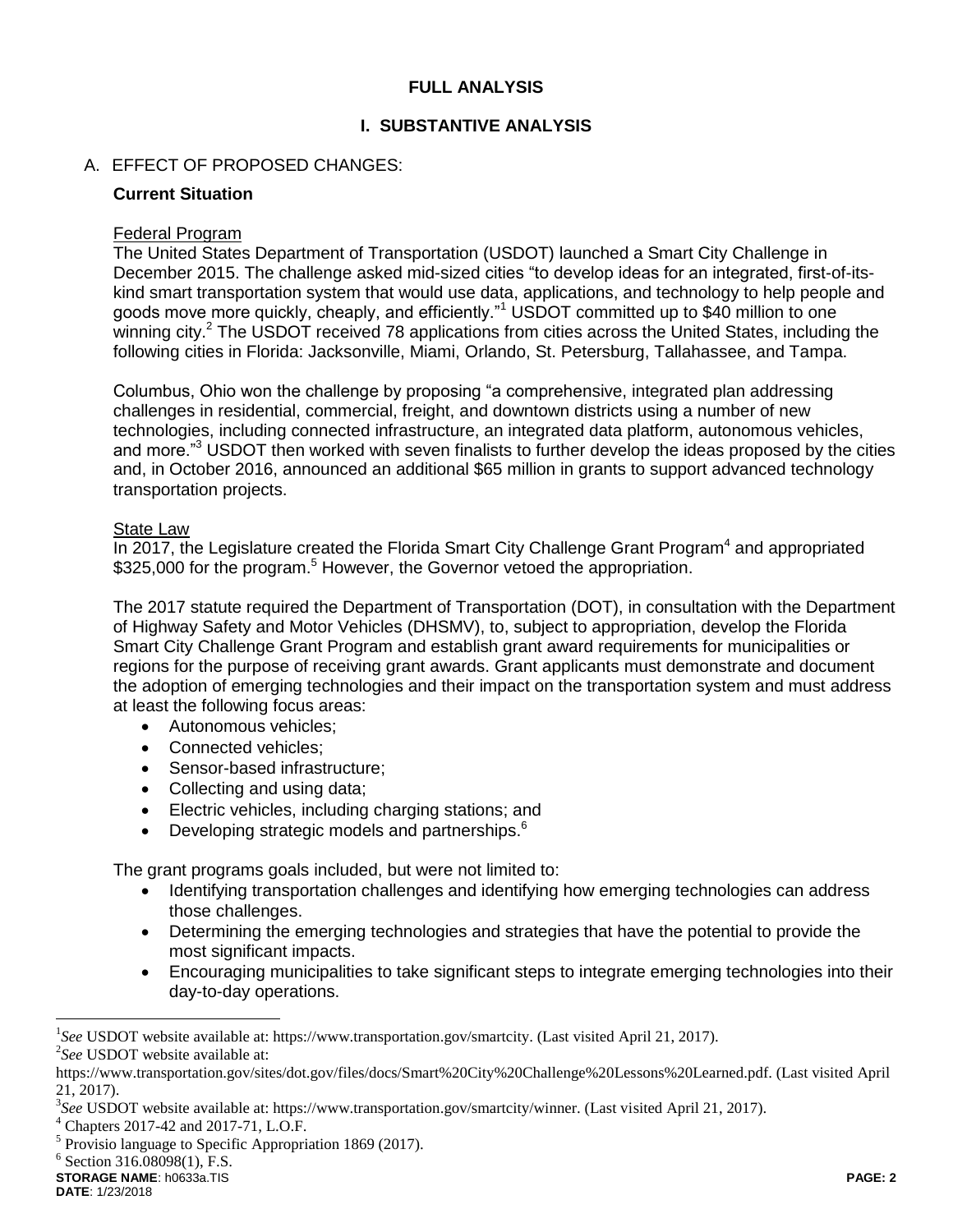- Identifying the barriers to implementing the grant program and communicating those barriers to the Legislature and appropriate agencies and organizations.
- Leveraging the initial grant to attract additional public and private investments.
- Increasing the state's competitiveness in the pursuit of grants from the United States Department of Transportation, the United States Department of Energy, and other federal agencies.
- Committing to the continued operation of programs implemented in connection with the grant.
- Serving as a model for municipalities nationwide.
- Documenting the costs and impacts of the grant program and lessons learned during implementation.
- **IDENTIFY IDENTIFY IDEOTATA IDEDET IDEDET IDEDET IDEDET IDEDET IDEDET IDEDET IDEDET IDEDET IDEDETE IDEDETE IDEDETE IDEDETE IDEDETE IDEDETE IDEDETE**

DOT was required to develop eligibility, application, and selection criteria for the receipt of grants and a plan for the promotion of the grant program to municipalities or regions of this state as an opportunity to compete for grant funding, including the award of grants to a single recipient and secondary grants to specific projects of merit within other applications. DOT may contract with a third party that demonstrates knowledge and expertise in the focuses and goals of the program to provide guidance in the development of the requirements of the program.<sup>8</sup>

On or before January 1, 2018, DOT must submit the grant program guidelines and plans for promotion of the grant program to the Governor, the President of the Senate, and the Speaker of the House of Representatives.<sup>9</sup>

While the Governor vetoed the appropriated funds, the Program remain in statute. The program expires by its own terms on July 1, 2018.

# **Proposed Changes**

The bill creates a new Florida Smart City Challenge Grant Program within DOT.

## Program Goals

The grant program's goals include, but are not limited to:

- Providing opportunities to municipalities and other regions of the state to develop innovative smart mobility solutions to local transportation challenges.
- Deploying smart city technology that has an immediate impact on the safe and efficient movement of people and goods within municipalities and other regions of the state.
- Advancing autonomous, connected, and electric vehicle readiness and deployment throughout the state.
- Providing enhanced education and workforce development opportunities by deploying emerging technologies that support the state's future workforce.
- $\bullet$  Meeting mobility needs of residents of this state, particularly transportation disadvantaged<sup>10</sup> persons by increasing access to and convenience of transportation within municipalities and other regions of the state.
- Facilitating the efficient movement within the state, especially in and around airports and seaports.
- Supporting the reduction or elimination of fossil fuel consumption by relying on renewable energy sources and electronic technologies.

 $\overline{a}$ 7 Section 316.08098(2), F.S.

<sup>8</sup> Section 316.08098(3), F.S.

<sup>&</sup>lt;sup>9</sup> Section 316.08098(4), F.S.

**STORAGE NAME**: h0633a.TIS **PAGE: 3**  $^{10}$  Section 427.011(1), F.S., defines "transportation disadvantaged" as those persons who because of physical or mental disability, income status, or age are unable to transport themselves or to purchase transportation and are, therefore, dependent upon others to obtain access to health care, employment, education, shopping, social activities, or other life-sustaining activities, or children who are handicapped or high-risk or at-risk as defined in s. 411.202, F.S.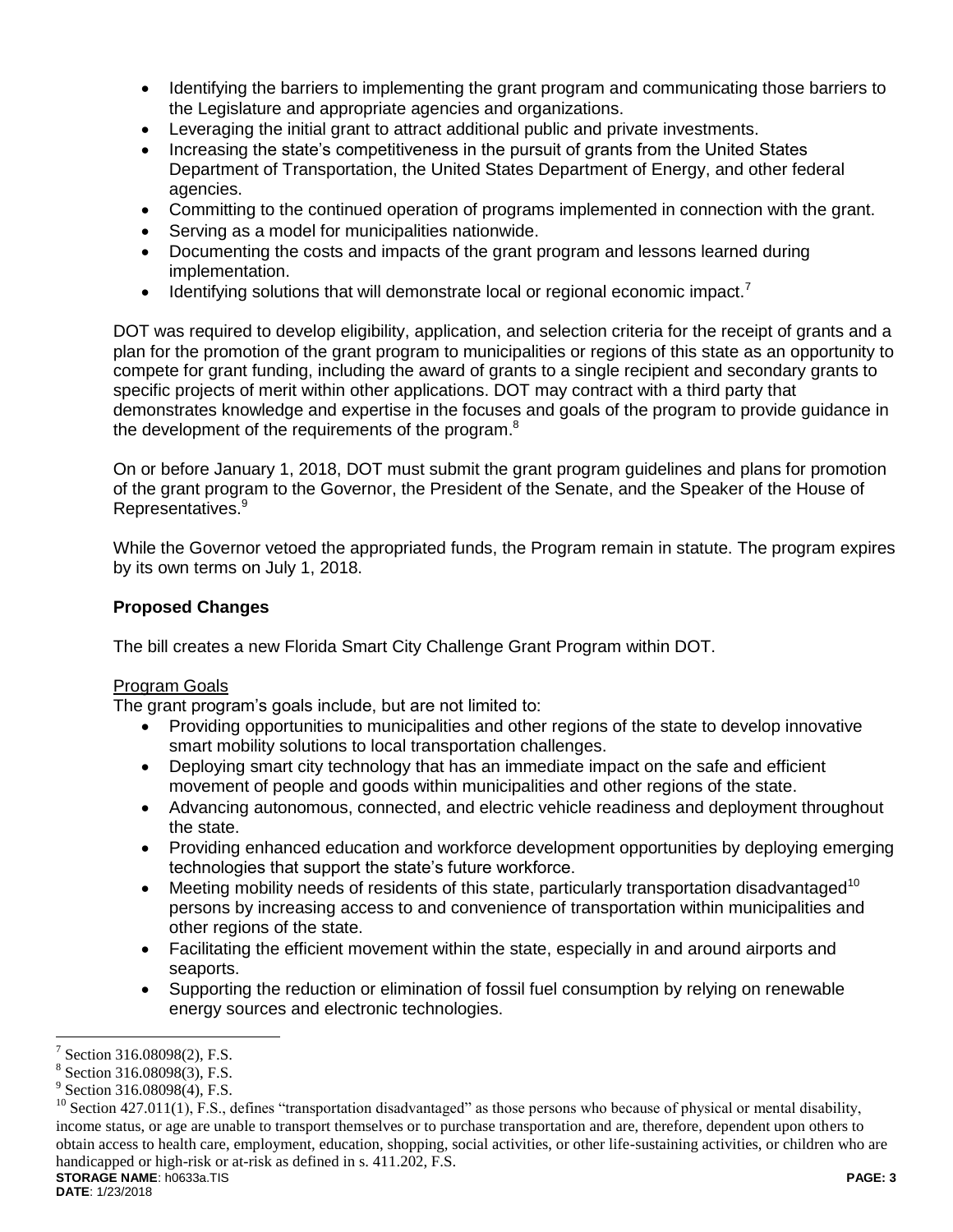Creating a smart mobility demonstration community in the state that serves as a model for municipalities and other regions nationwide.

# Eligibility Requirements

The following entities may apply to DOT for a grant to fund projects under the Florida Smart City Challenge Grant Program:

- A state, county, municipal, regional, or other agency that is responsible for the movement of persons, goods, or services within a defined geographical region, including an entity created pursuant to Chs. 343, 348, or 349,  $F.S.<sup>11</sup>$
- A metropolitan planning organization  $(MPO)^{12}$  or transportation planning organization (TPO). Each entity responsible for deploying or operating the project on behalf of a MPO or TPO must submit a letter to DOT detailing its commitment to the implementation, operation, and maintenance of the project.
- A state university.

A grant application must have in place a plan or framework for the implementation of the proposed project in at least one of the following categories:

- Autonomous vehicle deployment or demonstration.
- Connected vehicle technology deployment.
- Shared mobility services innovation and deployment.
- Acceleration of the use for plug-in electric vehicles and electric charging infrastructure.

# Proposals

By September 1, 2018, DOT must to issue a request for proposals for the award of a Florida Smart City Challenge Grant. Each submitted proposal must include:

- A statement by the applicant certifying that the project will be implemented and operational within two years after receiving the grant.
- A plan for fulfilling documentation requirements under DOT's Statewide Systems Engineering Management Plan within such two-year period.
- A description of how operation and maintenance costs for the project will be funded in order to ensure that DOT's investment in the project is sustained.
- A plan for evaluation of the projects and the methods by which such evaluation will be shared with residents of the area served by the project.
- The procedures for integrating the project's transportation-related data in to DOT's Data Integration and Video Aggregation System.

## Award of Grants

DOT may award a grant to a maximum of three recipients. Each award may not exceed \$6 million. By January 1, 2019, DOT must distribute the award to each recipient.

The grant may fund up to 50 percent of the project's costs. Grant funds are exclusively for costs associated with implementing the project and may not be used for costs associated with operating, maintaining, or evaluating of the project.

In selecting grant recipients, DOT must prioritize proposals demonstrating the availability of matching funds from partner organizations to funds the remaining 50 percent of project costs and that include a plan for documenting the acquisition of matching funds. Matching funds includes in-kind services, goods, equipment, and other noncash contributions calculated at fair market value.

 $\overline{a}$ 

<sup>&</sup>lt;sup>11</sup> Chapter 343, F.S. creates various regional transportation authorities. Chapter 348, F.S., creates various expressway and bridge authorities. Chapter 349, F.S., creates the Jacksonville Transportation Authority.

**STORAGE NAME**: h0633a.TIS **PAGE: 4**  $12$  Metropolitan planning organizations are federally-mandated transportation planning organizations in urban areas with populations of greater than 50,000.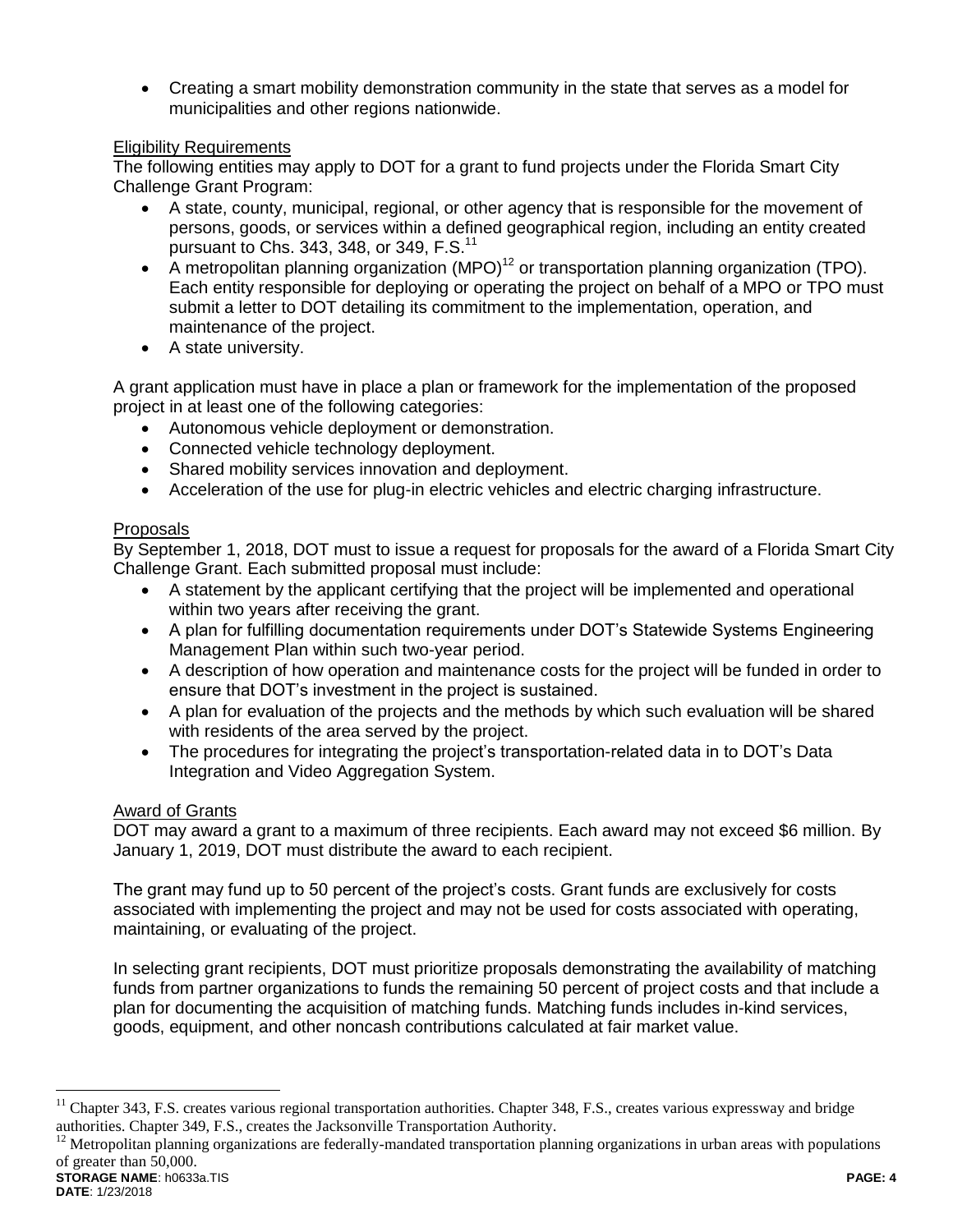DOT must further prioritize those proposals that include matching funds from private-sector partner organizations; however, local public funds may also be used.

Matching funds may be used for costs associated with the operation, maintenance, and evaluation of the project.

A grant recipient receiving matching funds must document the contribution of such funds in a quarterly report detailing the manner in which the value of such contribution is calculated.

#### Reporting Requirements

Each grant program recipient must submit a quarterly report to DOT regarding the development, implementation, and development of the project. The report must include information documenting matching funds.

DOT must submit a quarterly report to the President of the Senate and the Speaker of the House of Representatives regarding the overall status of the grant program.

After implementation of the project is complete, each grant recipient must submit an initial report to the President of the Senate and the Speaker of the House of Representatives detailing the project's impact on the transportation system within the area served by the project, the extent to which the goals of the grant program have been met, and recommendations for project revisions or improvements to guide future development activities. A final report must be submitted two years after submission of the initial report.

### Administrative Support

The bill requires DOT to provide administrative support to the Florida Smart City Grant Program in order to facilitate the deployment of smart city technology within the state, including, but not limited to, expedited review of grant proposals.

## B. SECTION DIRECTORY:

Section 1 creates s. 316.0899, F.S., creating the Florida Smart City Challenge Grant Program.

Section 2 provides an effective date of July 1, 2018.

# **II. FISCAL ANALYSIS & ECONOMIC IMPACT STATEMENT**

## A. FISCAL IMPACT ON STATE GOVERNMENT:

1. Revenues:

None.

2. Expenditures:

The bill does not appropriate funds for the Florida Smart City Challenge Grant Program. DOT may also incur some administrative expenses associated with administering the program.

#### B. FISCAL IMPACT ON LOCAL GOVERNMENTS:

1. Revenues:

The bill authorizes various local governments to apply to DOT for grants. To the extent that grants are distributed, specific local governments will see an increase in revenue.

2. Expenditures: